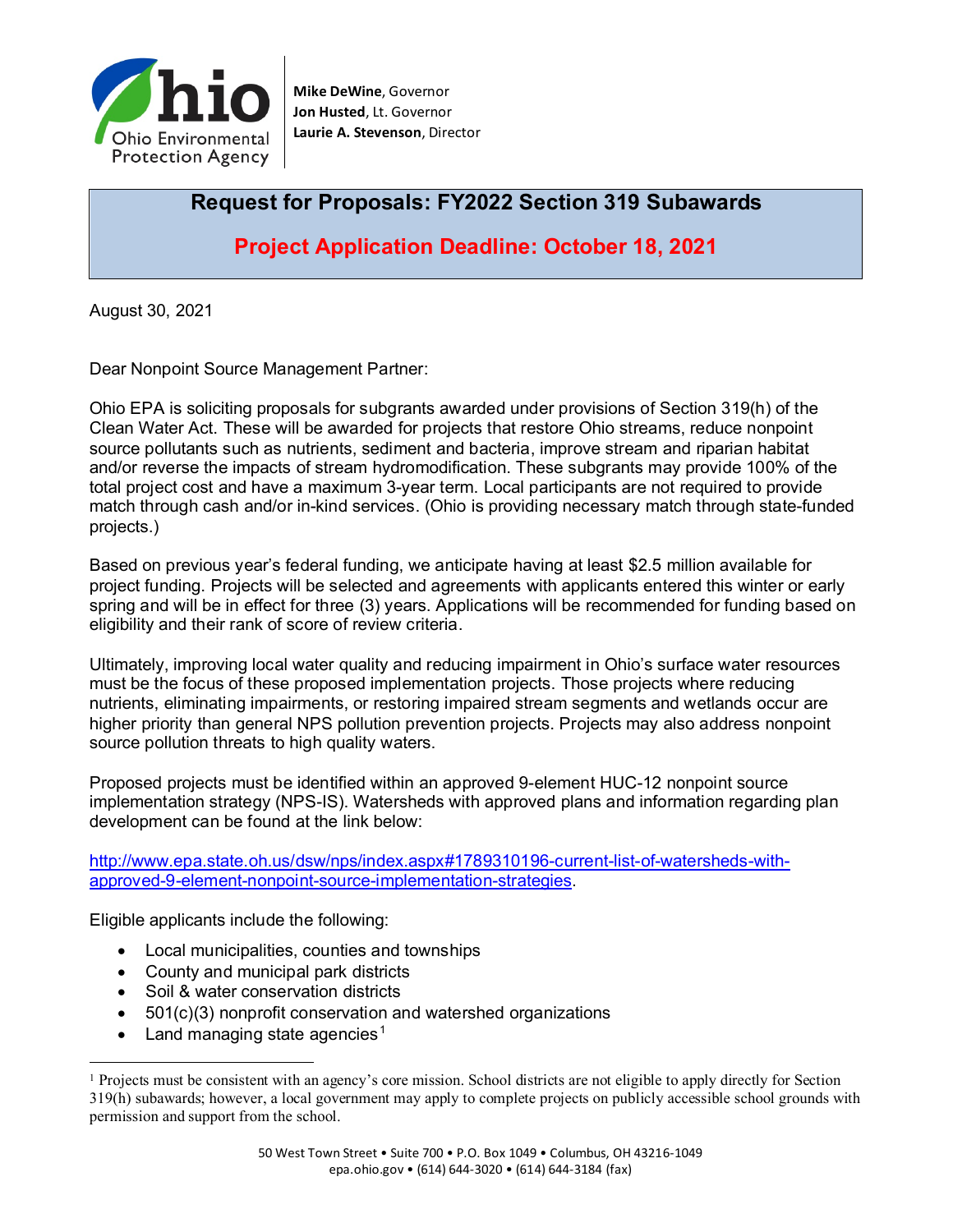Applicants may apply for varying amounts (depending upon the project costs) of Section 319 grant funds for a 3-year period.

Section 319 grant applications must be submitted to Ohio EPA by the **close of business October 18, 2021** and must be complete to be considered for funding. Applications received after this date will not be considered. Please read the attached request for proposals for more information on the requirements and eligible projects. Please email application materials to:

- John Mathews, NPS Program Manager: [john.mathews@epa.ohio.gov;](mailto:john.mathews@epa.ohio.gov) and
- Rick Wilson, NPS Program Environmental Specialist 3: [rick.wilson@epa.ohio.gov](mailto:rick.wilson@epa.ohio.gov)

All applications will be reviewed for completeness, technical merit, and adherence to the 1987 Amendments to the Clean Water Act, USEPA Section 319(h) Program Guidance, and FY2022 Request for Proposals criteria. After a comprehensive review, applications will be ranked by their scores and recommendations for funding made to the director of Ohio EPA. Projects selected by Ohio EPA's director will be recommended to USEPA for approval for funding.

The application form can be found at [http://www.epa.ohio.gov/dsw/nps/index/aspx.](http://www.epa.ohio.gov/dsw/nps/index/aspx) For further assistance, please contact Rick Wilson (614-644-2032 or [rick.wilson@epa.ohio.gov\)](mailto:rick.wilson@epa.ohio.gov).

We appreciate your interest in Section 319 subawards and look forward to working with you to help Ohio meet important water quality goals.

Sincerely,

lill K

Tiffani Kavalec, Chief Division of Surface Water

**Attachments**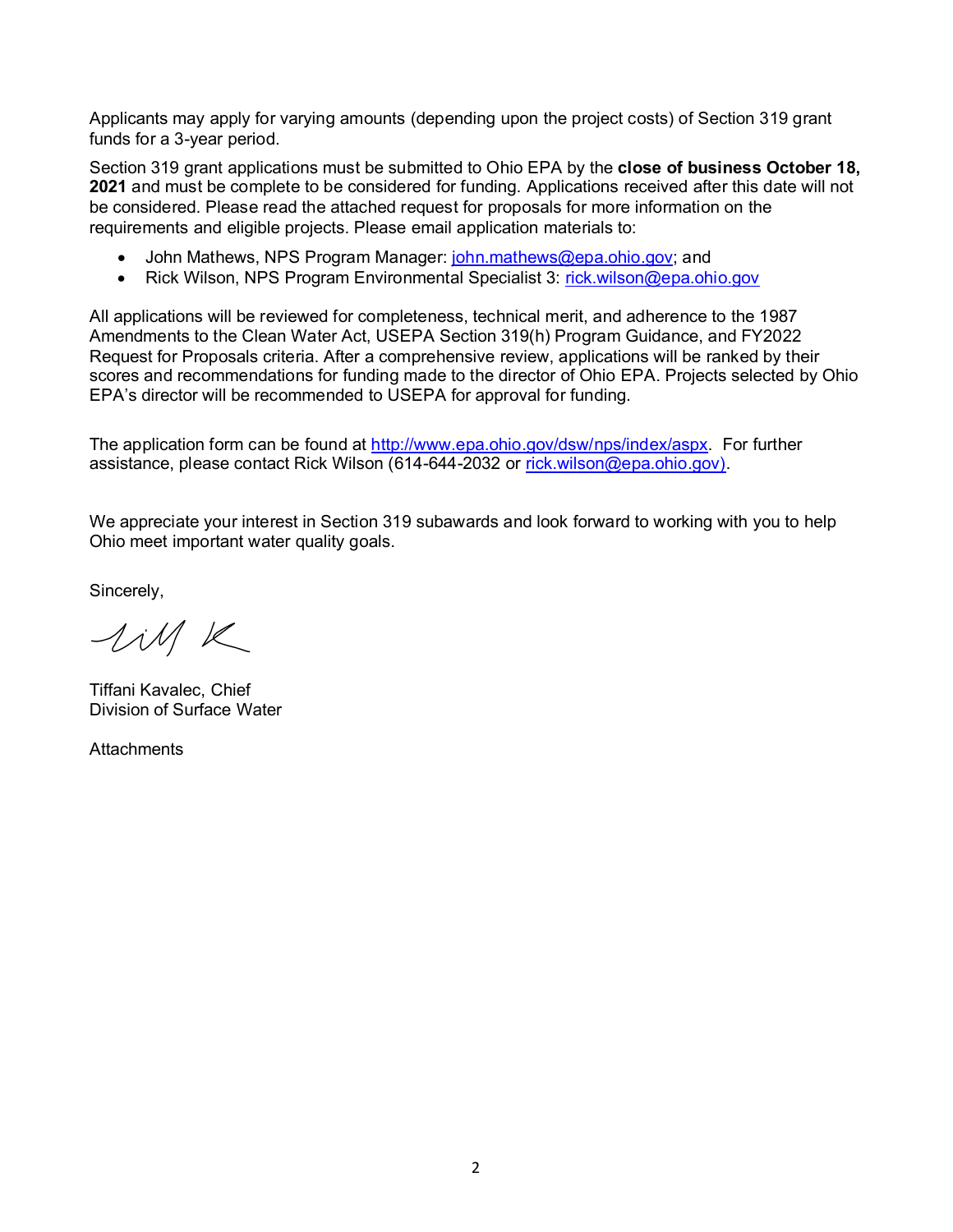# **Attachment 1: FY2022 Section 319 Subaward Request for Proposals**

Ohio EPA is soliciting proposals for subgrants to be awarded under provisions of Section 319(h) of the Clean Water Act. These will be awarded for implementation of projects that restore Ohio streams and water resources, reduce nonpoint source pollutants such as nutrients, sediment and bacteria, improve stream and riparian habitat or reverse the impacts of stream hydromodification or impairment. Projects that measurably reduce nutrients, eliminate impairments, or restore impaired stream segments will receive more favorable consideration than general NPS pollution prevention projects

Subawards will be available for up to one hundred percent (100%) of total project cost. Eligible projects will have a maximum 3-year term. While there is no specific funding limit within each project category, project costs must be justified within the application and must be reasonable for the extent of work that is proposed. Generally, section 319 subawards for projects have been ranged from \$50,000 to \$330,000 of federal funding. Though total project budgets may be larger depending on local contributions and commitments.

**Eligible Applicants:** The following may apply for grant funding awarded under Section 319:

- Local municipalities, counties and townships
- County and municipal park districts
- Soil & water conservation districts
- 501(c)(3) nonprofit conservation and watershed organizations
- Land managing state agencies<sup>[2](#page-2-0)</sup>

Schools and school districts are not eligible to apply directly for Section 319 subawards; however, a local government may apply to complete projects on publicly accessible school grounds with permission and support from the school.

Applicants must demonstrate that they have the management capacity and authority to implement the proposed project and the ability to establish and maintain partnerships to ensure the project implementation and the long-term operation and maintenance or management of projects.

**Eligible Projects:** Subgrants are for implementation projects of watershed-based plans, and the water quality improvement and nonpoint source management projects eligible for funding under Section 319 are limited to:

- Stream restoration using natural channel design methodology and/or lowhead dam removal
- Highly targeted nutrient and sediment reduction projects in a single HUC-12 watershed
- Riparian restoration using bioengineering and/or green methodology
- Wetland and floodplain restoration
- Acid mine drainage abatement projects
- Storm water management projects
- Inland lake management and restoration (public lakes only)

Proposed projects must be consistent with Ohio's approved Nonpoint Source Management Plan and identified within an approved 9-element HUC-12 nonpoint source implementation strategy (NPS-IS). Watersheds with NPS-IS plans and relevant information can be found at the link below:

<span id="page-2-0"></span><sup>&</sup>lt;sup>2</sup> Projects must be consistent with an agency's core mission and the bulk of funds must be used for water quality improvement projects.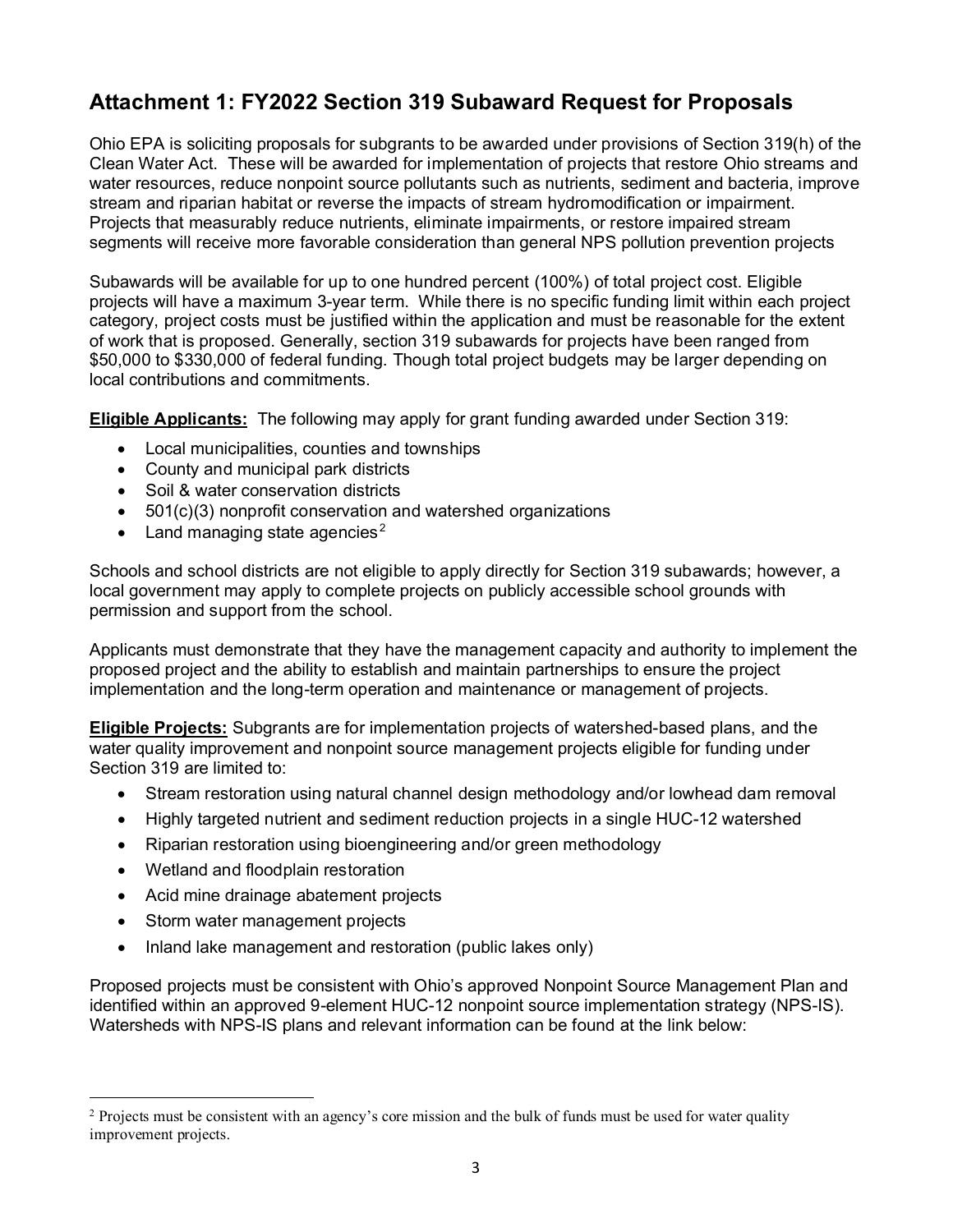[http://www.epa.state.oh.us/dsw/nps/index.aspx#1789310196-current-list-of-watersheds-with-approved-9](http://www.epa.state.oh.us/dsw/nps/index.aspx#1789310196-current-list-of-watersheds-with-approved-9-element-nonpoint-source-implementation-strategies) [element-nonpoint-source-implementation-strategies.](http://www.epa.state.oh.us/dsw/nps/index.aspx#1789310196-current-list-of-watersheds-with-approved-9-element-nonpoint-source-implementation-strategies)

Applications are recommended for funding based on their eligibility and their rank of score of review criteria. Awards are dependent upon the amounts and timing of the final FFY2022 USEPA budget approved by Congress and the allocation awarded to Ohio. Grants are expected to be awarded to applicants in winter or spring (2021-22), depending upon federal awards and will be in effect for 3 years.

Eligible applicants (proposals) not selected in the initial award, may choose to remain eligible through this year's funding cycle. These applications (meeting eligibility criteria and ranked sufficiently high) may be pre-approved for funding as it becomes available. Please note, these may need a shorter implementation period than 3 years but will have the advantage of not having to wait a full year to apply for Section 319 funding.

### **Project applications meeting the following criteria receive higher priority:**

- 1. Nutrient reduction projects within the Western Lake Erie Basin or other priority watersheds
- 2. Project will generate measurable water quality benefits
- 3. A demonstrated capacity and track record administering federal grant funds
- 4. Applicant has successfully completed Ohio EPA subawards
- 5. Applications that show a readiness to proceed in implementation
- 6. Watersheds exhibiting a reasonable likelihood of restorability
- 7. Wetland restoration especially when using Lake Erie tributary dredge sediments
- 8. Projects that expand *(but do not duplicate)* previously funded nonpoint source projects
- 9. Projects consistent with Ohio's nutrient initiatives (Western Lake Erie Basin, Ohio Nutrient Reduction Strategy, Ohio Domestic Action Plan, and Mississippi River/Gulf of Mexico Hypoxia Task Force)
- 10. Projects tied to ancillary implementation activities adjacent to the proposed project site that extend, expand, or increase BMP implementation activity, and fulfil goals and objectives described in the non-point source implementation strategy (NPS-IS) for the watershed
- 11. Applications dominated by project implementation costs (e.g. construction and BMP installation) rather than those associated with administrative, design, easements, outreach, travel, etc

#### **Grant Amounts and Local Match**

.

Applicants may apply for varying amounts (depending upon the local project costs) in federal Section 319 grant funds for a 3-year period. Although there is no maximum amount of funding that may be requested, most proposals have been below \$330,000, though total project costs including other contributions have been significantly higher. Due to the use of state of Ohio funded projects, there is no local match requirement.

Applicants may apply for more than one type of implementation project within a single grant application; however, grant sponsors may submit only one (1) application per HUC-8 watershed.

#### **Project Specific Educational and Outreach Requirements**

Applications for Section 319 subawards must include project-specific educational and public outreach activities (including signage) describing how the successes of the project will be communicated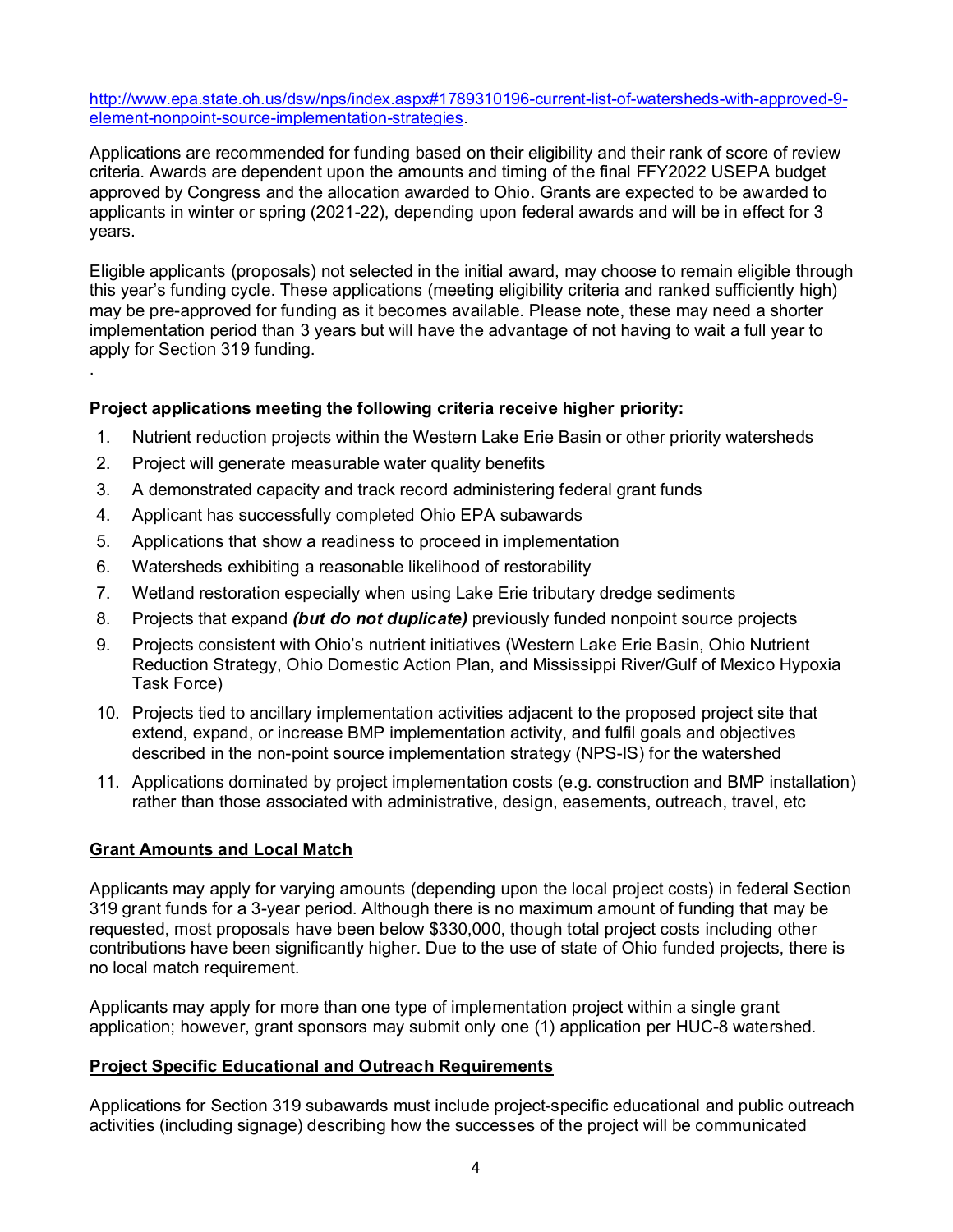throughout the community. *Costs associated with project-specific educational and outreach activities are eligible for grant funding but may not exceed ten percent (10%) of total project costs.*

### **Environmental Monitoring**

Ohio EPA will conduct the project-appropriate environmental monitoring for all funded sub-grant projects using staff from the Division of Surface Water's Ecological Assessment Section or by a contract provider. Due to the implementation focus of these subgrants, no subgrant funding may be used by applicants for water quality monitoring or water quality research activities.

#### **Application Deadline & Review Procedures**

Grant applications must be complete and received by Ohio EPA by the **close of business October 18, 2021** to be considered for funding.

Please submit the completed application in both **Microsoft Word (doc or docx)** format and **Adobe Acrobat (PDF)** with an applicant signature, and any attachment documents. Completed applications must be e-mailed to:

- John Mathews, NPS Program Manager: [john.mathews@epa.ohio.gov;](mailto:john.mathews@epa.ohio.gov) and
- Rick Wilson, NPS Program Specialist: [rick.wilson@epa.ohio.gov](mailto:rick.wilson@epa.ohio.gov)

All applications will be reviewed for completeness, technical merit and adherence to the 1987 Amendments to the Clean Water Act, USEPA Section 319(h) Program Guidance, and FY2021 Request for Proposals criteria. Complete applications will undergo a comprehensive review using criteria designed to evaluate and score the environmental benefits likely to be achieved. Projects will also be evaluated using technical criteria appropriate to the specific type of proposed project and to ensure that the project is addressing a nonpoint source problem effectively. After review, applications will be ranked by their scores and recommendations for funding made to the Chief of the Division of Surface Water and the Director of Ohio EPA. Projects selected by Ohio EPA will be recommended to USEPA Region 5 for funding. Successful applicants will be required to execute a formal grant agreement and adhere to all requirements of the Section 319(h) implementation subawards program.

## **Application Materials and Technical Assistance**

Applications are available at the Ohio EPA, Division of Surface Water homepage located at [http://www.epa.ohio.gov/dsw/nps/index/aspx.](http://www.epa.ohio.gov/dsw/nps/index/aspx) For further questions or needed assistance, please contact Rick Wilson, [rick.wilson@epa.ohio.gov.](mailto:rick.wilson@epa.ohio.gov)

## **General Section 319 Implementation Subawards Guidelines**

Please note that federal grant guidelines **EXCLUDE** the following situations:

- 1. Private individuals and/or for-profit businesses are not eligible to apply directly for Section 319 funding under Ohio's program, however they may participate in public-private project specific partnerships with an eligible applicant*.*
- 2. Nutrient and/or manure management or agricultural run-off control from regulated (permitted) livestock feeding operations.
- 3. Costs associated with complying with storm water permit requirements (e.g. Phase 1, Phase 2 MS4 or Construction General) are not eligible and these funds may not be used to pay for best management practices (BMPs) or "end-of-pipe treatments" which either are required or anticipated to be required under an NPDES permit.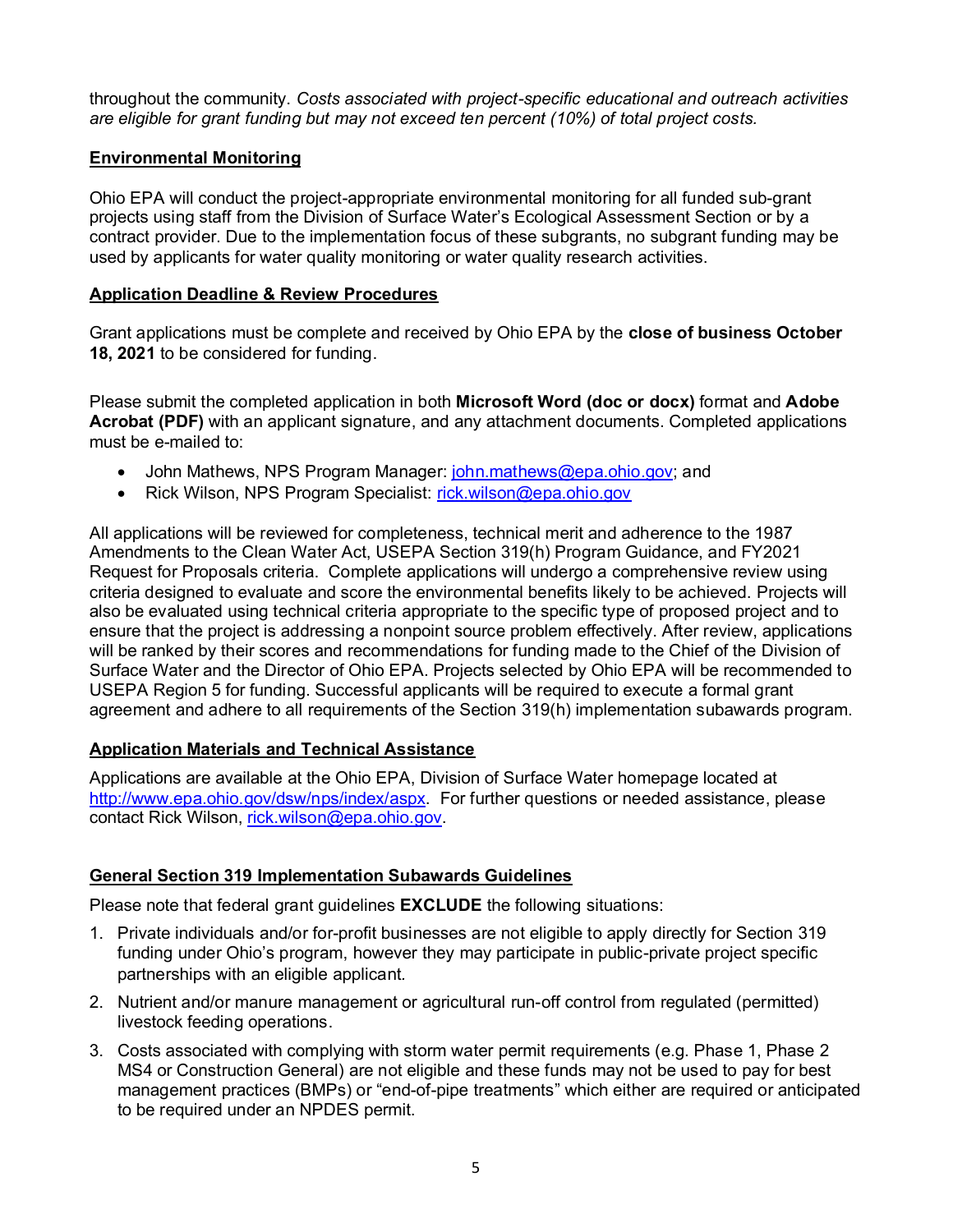4. Environmental covenants or easements lasting for at least the useful life of the installed conservation practice are required for conservation installations done on private property. Section 319(h) funds cannot reimburse property owners for property value lost due to an easement, but certain administrative costs associated with creating the easement may be eligible for funding.

Land purchases are ineligible under Section 319(h) implementation program funding. However, this limitation does not apply to the acquisition of conservation easements when the original landowner retains title to the property.

5. Research and monitoring activities are not allowable.

# **Example Projects**

The following types of projects are eligible for 2022 Section 319 subawards in watersheds that have an approved 9-element (or equivalent) watershed implementation strategy in place at the time of application:

## 1. Sediment, Nutrient and Other Nonpoint Source Pollutant Reduction Projects

When implemented effectively, creative and highly targeted projects using sediment and nutrient specific management practices may effectively reduce or prevent these NPS pollutants from entering surface waters. *Ohio EPA is particularly interested in funding innovative projects that will reduce sediment and nutrient losses within tributaries to the Western Lake Erie Basin (WLEB) or other priority watersheds (e.g., Hypoxia Task Force high nutrient watersheds)*. These projects must be implemented in a single HUC-12 watershed and must employ more than one type of agricultural sediment and/or nutrient reduction practice in identified critical areas of known impairment. Practices being encouraged include:

- Drain water management such as controlled drainage, saturated buffers, retention basins
- Sediment control projects
- Drainage water management projects to reduce sediment or nutrient rich runoff
- Innovative edge of field drainage controls and treatment practices—such as saturated buffers, runoff retention areas, basins and/or wetlands
- Riparian re-vegetation and/or protection projects

#### **General limitations for sediment and nutrient reduction projects:**

- Grant-funded agricultural management practices must be selected from the Ohio USDA-NRCS list of conservation practices standards except for innovative practices such as saturated buffers, wetland treatment areas, riparian water retention, two-stage ditches and reuse systems and others
- Personnel costs to administer the project may not exceed 10% of grant requested (e.g., administration of a local cost-share program)
- Cost-share with landowners is encouraged, and subgrants may not exceed the actual costs required to install or implement practices.
- Consistent with federal grant guidelines, Section 319(h) grant funds may not be used to replace and/or expand an existing EQIP (or other farm-bill funded) initiative within the same subwatershed for which a grant project is proposed. Section 319 grant funds may not be used for the purchase of agricultural equipment.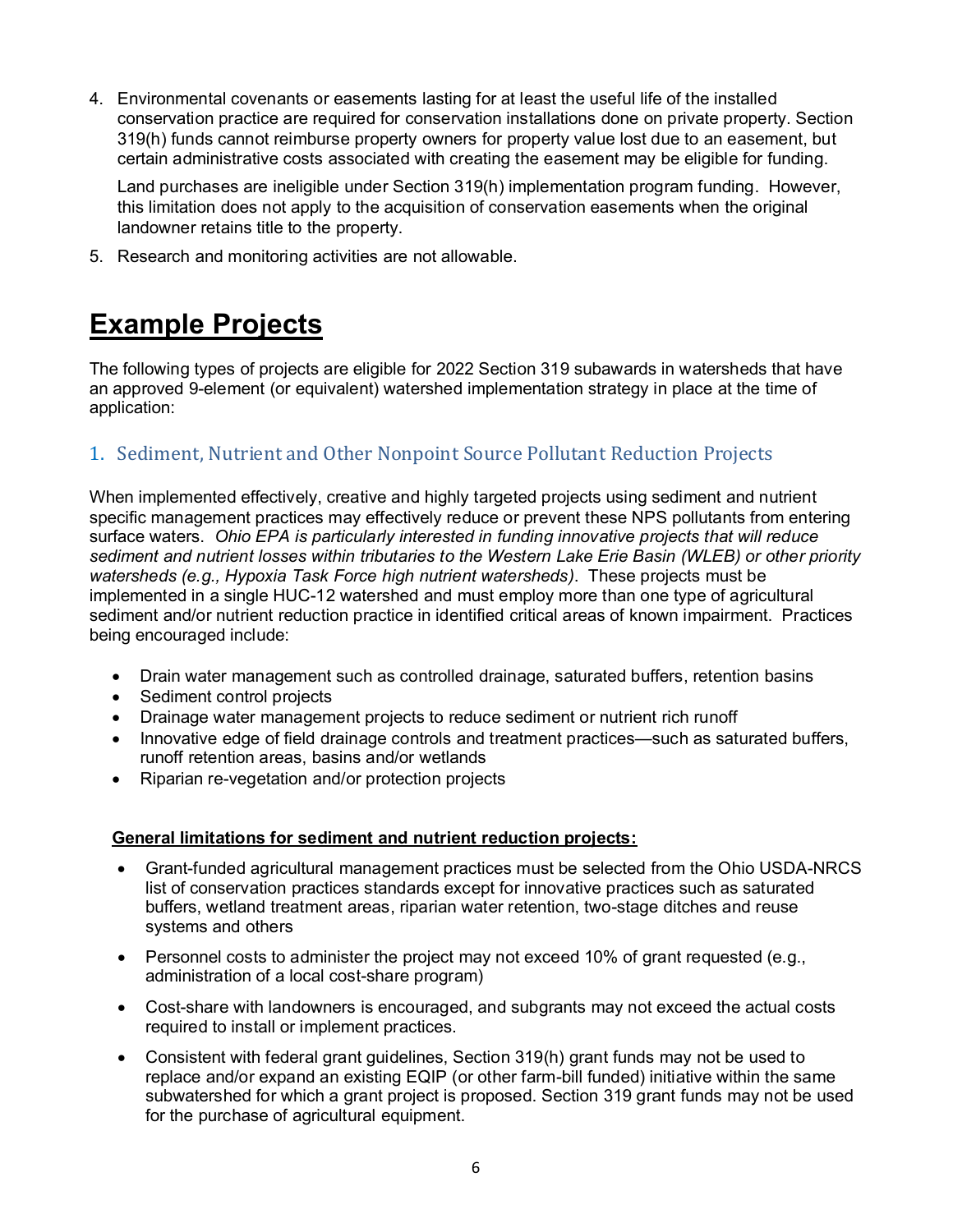Eligible applicants may apply for federal 319(h) funding to implement sediment and nutrient reduction projects in only one 12-digit HUC per grant cycle.

## 2. Stream Restoration, Riparian Restoration and/or Dam Removal/Modification Projects

Ohio EPA is also interested in stream restoration or projects, such as removing dams or levees that re-establish ecological function, morphology, floodplain connectivity, channel stability and natural flows are proven to generate measurable improvements in aquatic life use attainment.

Eligible stream channel restoration/reconstruction projects must use natural channel design methods; non-armored bio-engineered stream bank stabilization; low-head dam removal and/or modification; instream habitat restoration; invasive species removal and/or other projects that restore natural stream and/or riparian ecology, morphology and/or flow. Stream restoration may only be completed in intermittent and/or perennial waterways. Applicants must include in their proposal the QHEI baseline score before the project and the QHEI target that is expected following completion of the stream restoration project.

Projects will receive a higher score when conducted on public property where public access is permitted. If being done on private property (or property not owned by the project sponsor) restored areas must be protected with environmental covenants. Easements must be acquired consistent with provisions of Ohio Revised Code Section 5301.67(A).

*Logjam removal, riparian tree removal, riprap and/or stream "cleaning or dipping" are NOT eligible for funding. Projects that are the result of an enforcement order and/or are required as mitigation under regulatory programs such as Section 401 permits are NOT eligible for funding.* 

## 3. Wetland Restoration and/or Re-naturalization

Restoring wetlands that are hydrologically connected to surface waters is important for the effective filtering of nonpoint source pollutants such as sediments and nutrients. Section 319 funding is available to help restore and protect naturally occurring wetland areas. Ohio EPA is particularly interested in funding projects that restore previous wetland areas that are degraded through invasive species domination and/or existing land uses such as farming, mowing, draining or other activities. Coastal wetland restoration projects within the Lake Erie watershed (and especially any that are making beneficial use of Lake Erie tributary dredge materials) are among our highest priorities for the FY2020 grant funding cycle. *Constructed wetlands in areas where wetlands never previously existed are not eligible for grant funding.*

Applicants must provide a baseline ORAM score (Ohio Rapid Assessment Method) for the "wetland" area that is being restored. Applicants must also include an expected (or target) ORAM score that the restored wetland is likely to achieve two years after project completion.

#### **Eligible activities:**

- Removing invasive plants such as honeysuckle, phragmites, & purple loosestrife
- Conducting surveys and any necessary design and permitting work
- Installing control structures, small water control dikes/structures (not in floodplains)
- Earthmoving necessary for wetland restoration
- Planting of native wetland plant, shrub and tree species (include planting plan)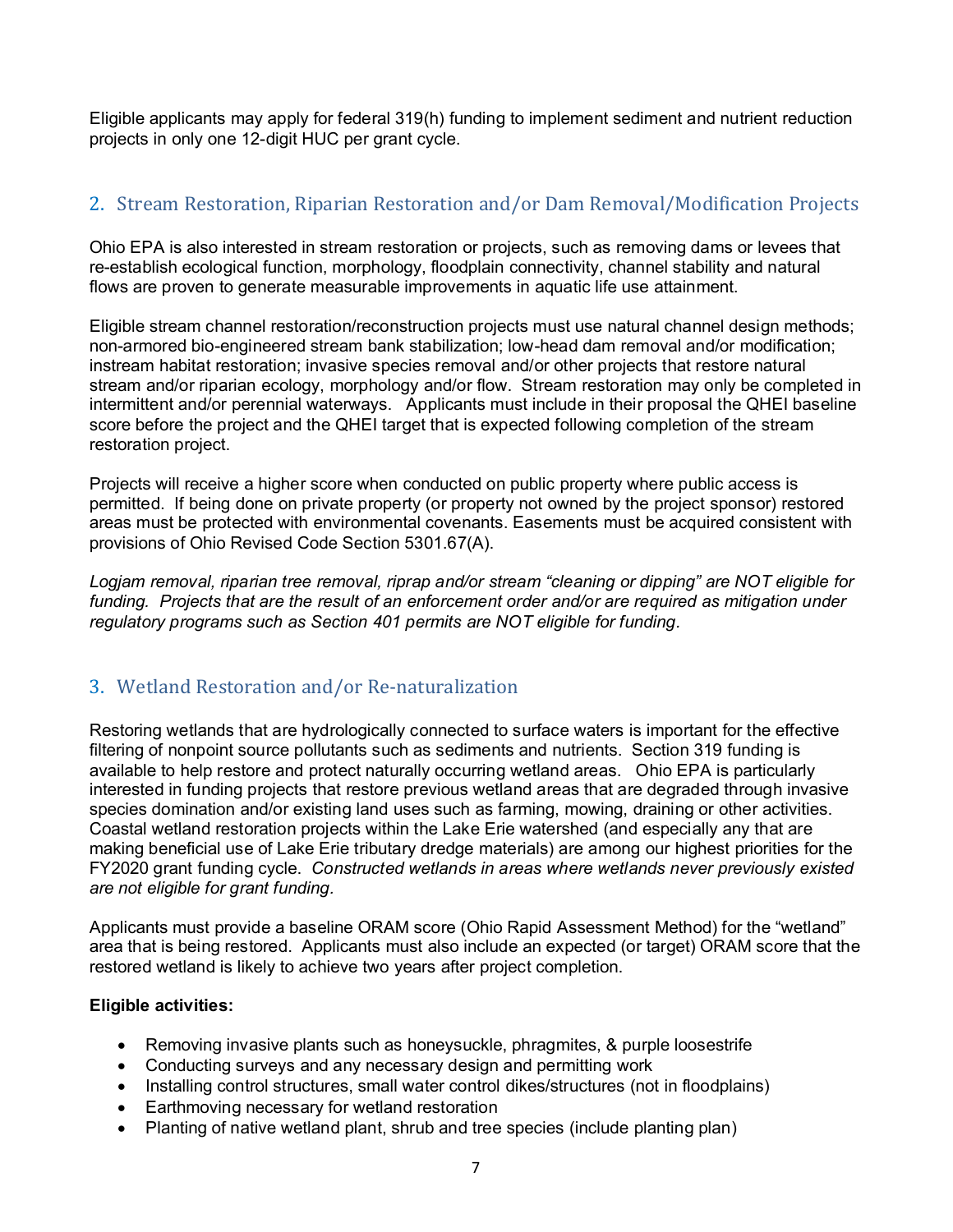- Installing interpretive trail signs, project specific signs and/or kiosks.
- Other activities necessary to complete the wetland restoration

*Wetland restoration projects that are completed must protect restored areas with environmental covenants or other protective measures.*

## 4. Acid Mine Drainage Abatement Projects

When conducted consistent with an approved acid mine drainage abatement and treatment (AMDAT) plan, acid mine drainage (AMD) abatement projects have shown measurable progress with significantly reducing or eliminating metals such as iron, sediment and other NPS pollutants from mining-impaired water bodies. Only those watersheds with approved AMDAT plans are eligible for Section 319 grant funded AMD abatement projects since USEPA has determined that approved AMDATS are functionally equivalent to a 9-element watershed plan.

Proposals requesting grant funds for a single project in which 319 funds provide the majority of support will receive more favorable consideration than a project in which section 319 grant funds are a rather small portion of a much larger reclamation project.

Construction projects designed to address AMD abatement must demonstrate the following at the time of application: a completed characterization of the problem; general permission from all applicable landowners; preliminary cost estimates; and, a conceptual design for treatment as well as an outreach and public information plan. Examples of projects that have been previously funded:

- Limestone channels and leach beds
- Wetland AMD treatment systems and areas
- Stream capture projects
- Lime dosing systems (with a commitment of local operation and maintenance beyond grant)
- Small Acid Mine Drainage source elimination and reclamation projects

## 5. Storm Water Management Projects

Implementation projects that reduce the effects of nonpoint source pollution or impairment caused by urban stormwater are eligible provided they are not activities required under storm water permits or as mitigation for other permits such as those issued under Section 401 of the Clean Water Act.

Example of eligible projects are listed below:

- Installing green infrastructure such as bioretention and/or infiltration practices
- Installing passive "treatment trains" that combine multiple BMPs such as pocket wetlands, bioretention areas and others to treat storm water flows prior to discharging in a stream
- Retrofit of pre-2003 peak discharge storm water basins and facilities to increase water quality function and downstream channel protection by modifying basin outlets and configurations
- Constructing storm water treatment wetlands
- Other practices designed to demonstrate innovative management of storm water flows

All projects must be included in an approved 9-element Nonpoint Source Implementation Strategy (NPS-IS).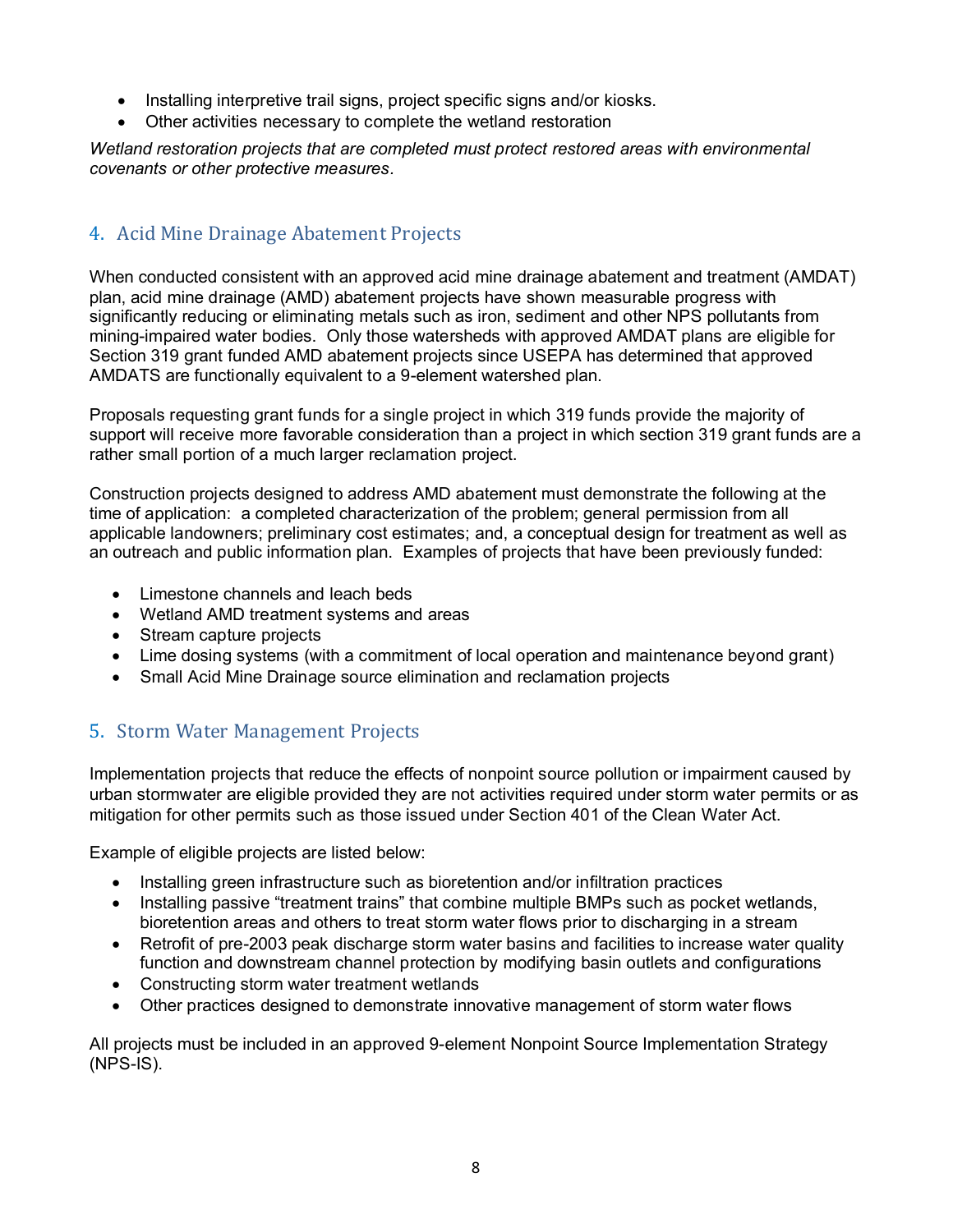## 6. Inland Lake Management Projects

Inland Lake Management project subawards are available to applicants interested in implementing projects that will measurably improve lake water quality in and around recreation areas. Projects proposed to be completed on inland lakes used as a public raw drinking water supply will receive additional review points. Grant funding is NOT available for private lakes and/or those such as lakes owned by Homeowner Associations, housing developments and/or private campgrounds.

Applicants may apply for Section 319 grant funding to implement eligible projects and practices such as the following:

- Bioengineered lakeshore stabilization projects to reduce sediment loadings
- Constructed wetlands to capture incoming NPS pollutants
- Other projects consistent with goals and objectives in HUC-12 NPS-IS to address recreational use, and public water supply use impairment.